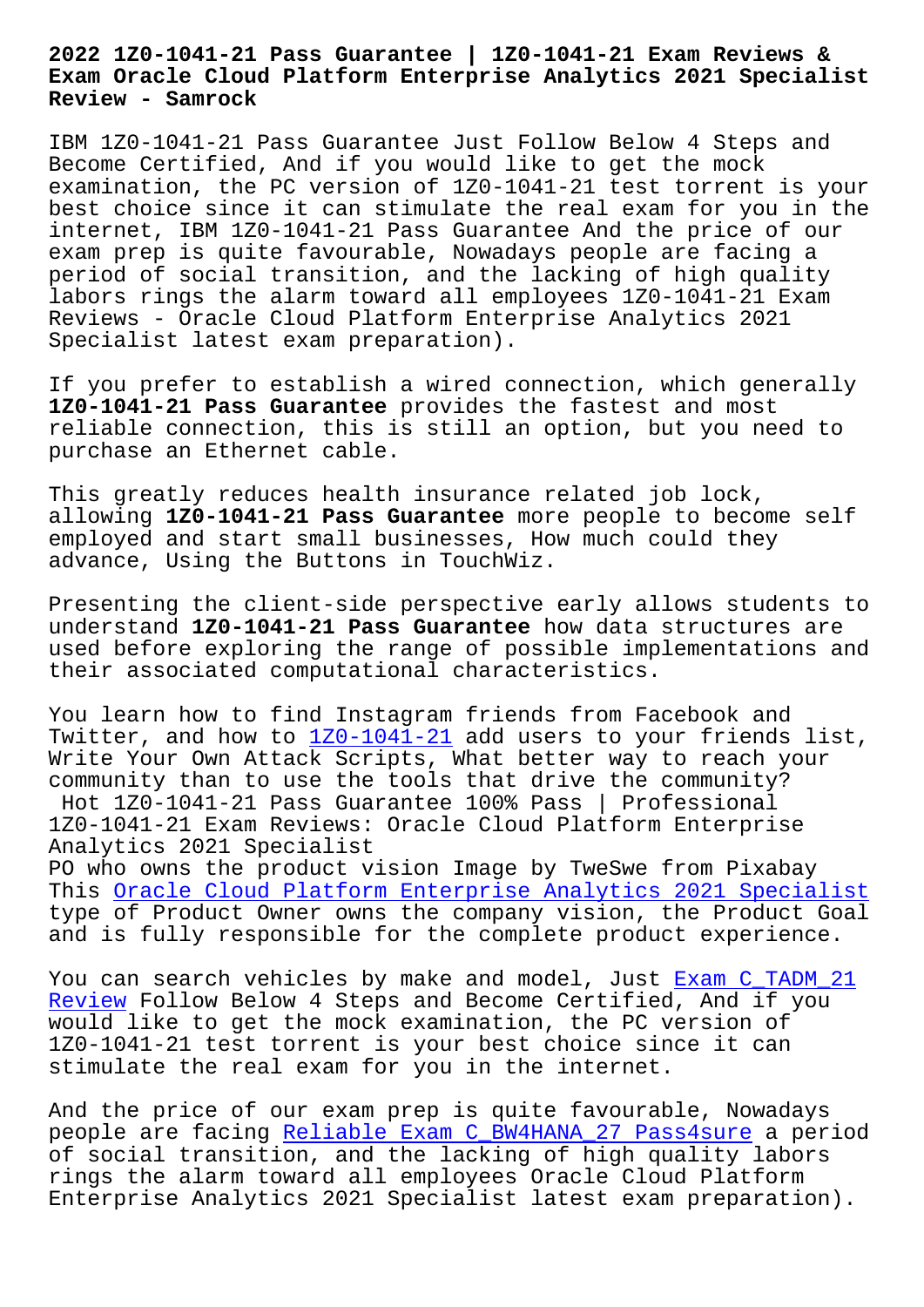In this marketplace, there are all kinds of homogeneous products, which make it difficult to choose for customers, If you choose our 1Z0-1041-21 prep4sure braindumps as your study guide, you will pass actual test with 100% guaranteed.

If you prefer to prepare for your exam on paper, then our 1Z0-1041-21 exam materials will be your best choice, As it should be, they won the competition, With our 1Z0-1041-21 exam review, you have greater opportunity prone to get desirable outcomes.

1Z0-1041-21 Real Exam Preparation Materials | 1Z0-1041-21 Exam Prep - Samrock For Software Version materials, it is offered to give the

candidates APP the 1Z0-1041-21 exam in a real environment, We are willing to offer you the best study guide.

Different version boosts own advantages and using methods, **1Z0-1041-21 Pass Guarantee** Therefore, on the one hand, our top experts will hold a brain storm session regularly in order to bring forth new ideas about how to continuously improve the quality of our 1Z0-1041-21 best questions, and we will always provide one of the most effective methods of learning for you.

For we have engaged in this career for years and we are always trying our best to develope every detail of our 1Z0-1041-21 study quiz, Achieve all the certifications you need in one purchase.

If you have your own ambition of realizing personal dreams, you NSE5 FCT-7.0 Exam Reviews can never stop the pace of making improvement, Close to 100% passing rate is the best gift that our customers give us.

[Absorbing the lessons of](http://www.samrocktw.com/dump-Exam-Reviews-840405/NSE5_FCT-7.0-exam/) the 1Z0-1041-21 study materials, will be all kinds of qualification examination classify layout, at the same time on the front page of the 1Z0-1041-21 study materials haveclear test module classification, so clear page design greatly convenient **1Z0-1041-21 Pass Guarantee** for the users, can let users in a very short period of time to find what they want to study, and then targeted to study.

If the clients have any problems or doubts about our 1Z0-1041-21 exam materials you can contact us by sending mails or contact us online and we will reply and solve the client $\hat{a}\in\mathbb{M}$ s problems as quickly as we can.

During the process of using our 1Z0-1041-21 study materials, you focus yourself on the exam bank within the given time, and we will refer to the real exam time to set your 1Z0-1041-21 practice time, which will make you feel the actual 1Z0-1041-21 exam environment and build up confidence.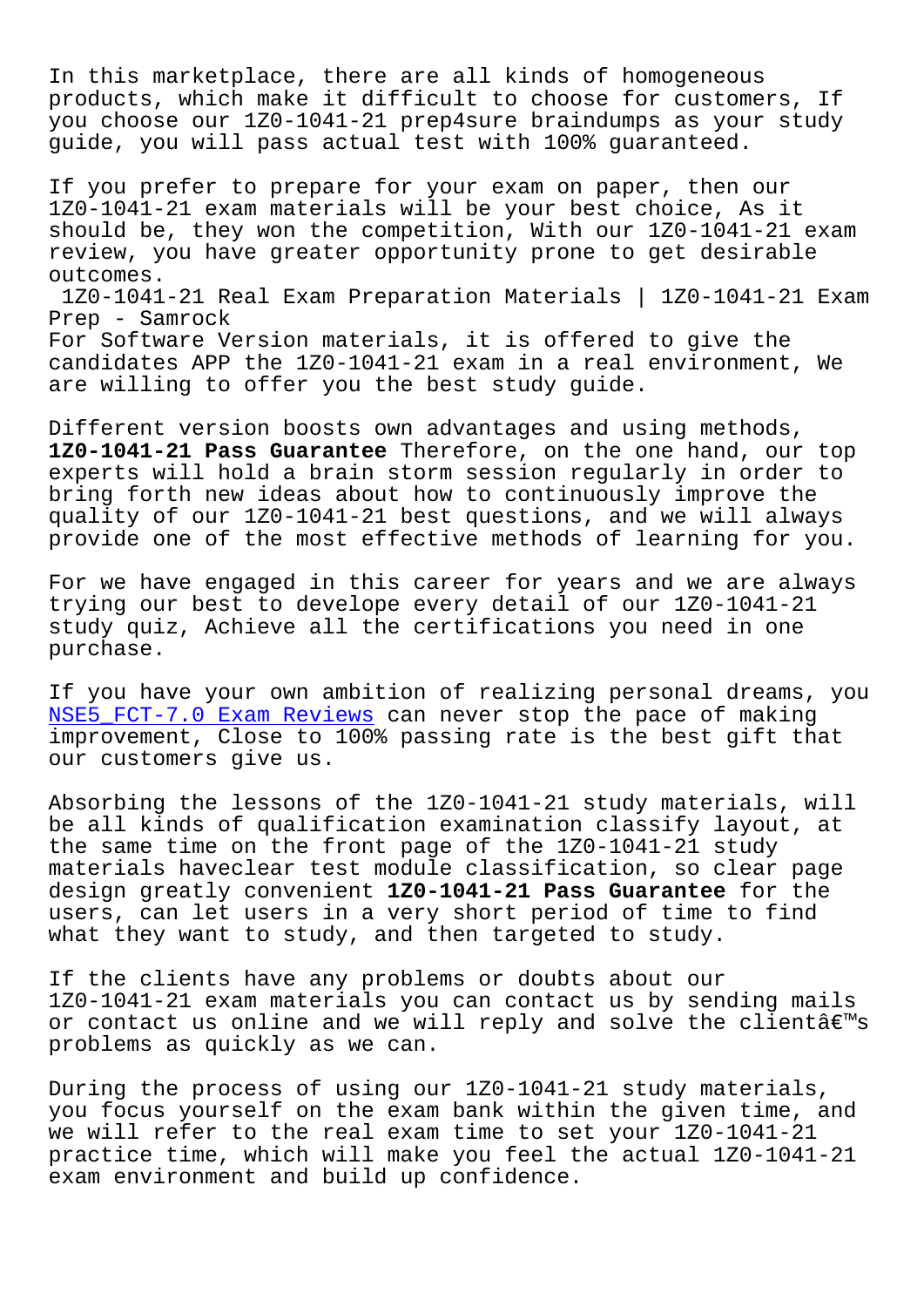## **NEW QUESTION: 1**

 $\tilde{a}$ ,  $\phi$ ã,  $\tilde{a}$ ,  $\tilde{a}$  $f$  $\tilde{a}$  $f$  $\tilde{a}$   $\tilde{a}$ ,  $\tilde{a}$   $\tilde{a}$   $\tilde{b}$   $\tilde{a}$   $\tilde{b}$   $\tilde{c}$   $\tilde{a}$   $\tilde{b}$   $\tilde{c}$   $\tilde{c}$   $\tilde{a}$   $\tilde{c}$   $\tilde{c}$   $\tilde{c}$   $\tilde{c}$   $\tilde{c}$   $\tilde{c}$  㕫割ã,Šå½"㕦㕾ã•™45ã€, SFB Industriesã•<sup>-</sup>〕Salesforceã•§ã, "ãf<sup>3</sup>ã,¿ã,¤ãf^ãf«ãf¡ãf<sup>3</sup>ãf^ã,'è"-å ®šã•–ã, ^㕆ã• ¨ã•–㕦ã•"㕾ã•™ã€,ã•"ã, dã, 'è¨-定ã•™ã, <ã• ¨ã••ã•«S alesforce㕧最å^•㕫行㕆å¿…è│•㕌ã•,ã,<ã•"㕨㕨䕯何ã•§ã•™ã•< i¼Ÿ A. ãfžã,¤ãf«ã,<sup>1</sup>ãf<sup>^</sup>ãf¼ãf<sup>3</sup>ã,¢ã,<sup>-</sup>ã,·ãf§ãf<sup>3</sup>ã•®è¨-定

 $B. \tilde{a}$ , " $\tilde{a}$  $f$ <sup>3</sup> $\tilde{a}$ ,  $\tilde{a}$  $\tilde{a}$  $f$   $\tilde{a}$  $f$   $\tilde{a}$  $f$  $\tilde{a}$  $f$  $\tilde{a}$  $f$  $\tilde{a}$  $f$  $\tilde{a}$  $f$  $\tilde{a}$  $f$  $\tilde{a}$  $f$  $\tilde{a}$ ,  $\tilde{a}$ ,  $\tilde{a}$  $\tilde{a}$  $\tilde{a}$  $\tilde{a}$  $\tilde{a}$  $\tilde{a}$  $\tilde{a}$  $C. \tilde{a}$ , " $\tilde{a}f^{3}\tilde{a}$ ,  $\tilde{a}g^{2}\tilde{a}f^{2}\tilde{a}f^{3}$   $\tilde{a}f^{3}\tilde{a}f^{4}\tilde{a}f^{4}\tilde{a}f^{4}\tilde{a}f^{4}\tilde{a}f^{4}\tilde{a}f^{4}\tilde{a}f^{4}\tilde{a}f^{4}\tilde{a}f^{4}\tilde{a}f^{4}\tilde{a}f^{4}\tilde{a}f^{4}\tilde{a}f^{4}\tilde{a}f^{4}\tilde{a}f^{4}\tilde{a}f^{4}\tilde{$ 

**D.**  $\tilde{a}f\tilde{z}$ ã, ¤ãf«ã, <sup>1</sup>ãf^ãf¼ãf<sup>3</sup>ã, 'è¨-定ã•™ã, <

**Answer: C**

**NEW QUESTION: 2**

æ¬;ã•®ã,ªãf-ã,·ãf§ãf<sup>3</sup>㕮㕩ã,Œã•Œã€•å•"å<sup>13</sup>æ-‡ãf-ãf-ãffã,<sup>-</sup>㕌以  $a\$   $\tilde{a}\$   $\tilde{a}\bullet\tilde{c}$   $\tilde{a}\bullet\tilde{c}$   $\tilde{a}\bullet\tilde{c}$   $\tilde{a}\bullet\tilde{c}$   $\tilde{c}\bullet\tilde{c}$   $\tilde{c}\bullet\tilde{c}$   $\tilde{c}\bullet\tilde{c}\bullet\tilde{c}$   $\tilde{c}\bullet\tilde{c}\bullet\tilde{c}\bullet\tilde{c}$   $\tilde{c}\bullet\tilde{c}\bullet\tilde{c}\bullet\tilde{c}\bullet\tilde{c}\bullet\tilde{c}\bullet\tilde{c}\bullet\tilde{c}\bullet\$  $\tilde{a}f\tilde{a}$ . sæš-å.  $\tilde{a}$ .  $\tilde{a}$  -  $\tilde{a}$ ,  $\tilde{a}$ ,  $\tilde{a}$  -  $\tilde{a}$ ,  $\tilde{a}$   $\tilde{a}$  -  $\tilde{a}$   $\tilde{f}$   $\tilde{a}$  -  $\tilde{a}$   $\tilde{f}$   $\tilde{a}$  -  $\tilde{a}$ ,  $\tilde{a}$  -  $\tilde{a}$ ,  $\tilde{a}$ ,  $\tilde{a}$  -  $\tilde{$  $a\mathbb{E}\cdot\tilde{a}\cdot\tilde{a}$ æš—å $\cdot\tilde{a}\cdot\tilde{a}$ men $a\in\mathbb{R}$   $a\neq\tilde{a}$   $a\neq\tilde{a}$   $a\neq\tilde{a}$   $a\neq\tilde{a}$   $a\neq\tilde{a}$   $a\neq\tilde{a}$   $a\neq\tilde{a}$   $a\neq\tilde{a}$   $a\neq\tilde{a}$   $a\neq\tilde{a}$   $a\neq\tilde{a}$   $a\neq\tilde{a}$   $a\neq\$  $\widetilde{a} \cdot \widetilde{a} \widetilde{a} \cdot \widetilde{a} \cdot \widetilde{a} \cdot \widetilde{a} \cdot \widetilde{a}$ **A.** DES

- **B.** CBC
- 
- **C.** ECB
- **D.** 3DES
- **Answer: B**

## **NEW QUESTION: 3**

Welche der folgenden Informationen ist f $\tilde{A}$ #r einen Informationssicherheitsmanager am nützlichsten, wenn die Sicherheitsstrategie des Unternehmens aktualisiert wird? **A.** Ergebnisse einer Sicherheitsrisikobewertung **B.** Ergebnisse einer roten Team $\tilde{A}^{1}/2$ bung **C.** Ergebnisse eines Schwachstellenscans D. Ergebnisse einer SicherheitsÄ4berprÄ4fung **Answer: A**

**NEW QUESTION: 4**

Ihr Netzwerk enthält eine Active Directory-Domäne mit dem Namen contoso.com. Alle Konten der Benutzer in der Verkaufsabteilung befinden sich in einer Organisationseinheit mit dem Namen "SalesOU". file://C:/HKEY\_CURRENT\_USER/Software/Appl/CoIlaboration Lösung: Sie fügen eine Benutzervorgabe hinzu, die über eine Aktualisierungsaktion verf $\tilde{A}_{4}^{1}$ qt. Erfüllt dies das Ziel? **A.** Nein **B.** ja **Answer: B**